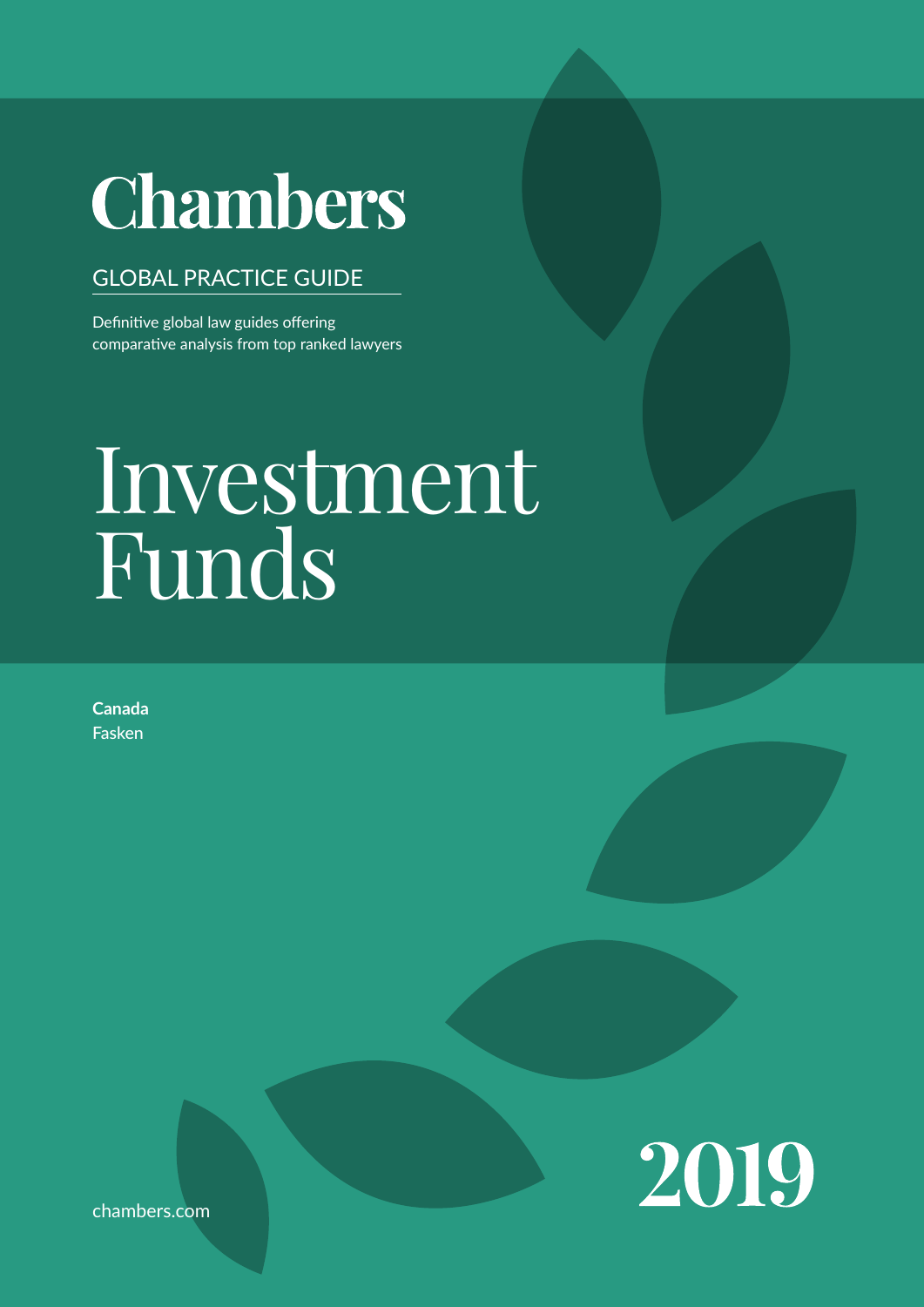# <span id="page-1-0"></span>Law and Practice

*Contributed by Fasken*

# **Contents**

| 1. Fund Formation<br>p.49 |                           |                                                   |      |  |  |
|---------------------------|---------------------------|---------------------------------------------------|------|--|--|
|                           | 1.1                       | Formation of Investment Funds                     | p.49 |  |  |
|                           | 1.2                       | Raising Capital from Investors                    | p.49 |  |  |
|                           | 1.3                       | Common Process for Setting Up Investment          |      |  |  |
|                           |                           | Funds                                             | p.49 |  |  |
|                           | 1.4                       | Regulation of Fund Structures                     | p.49 |  |  |
|                           | 1.5                       | Limited Liability                                 | p.49 |  |  |
|                           | 1.6                       | Common Tax Regimes                                | p.50 |  |  |
|                           | 1.7                       | <b>Investment Sponsors</b>                        | p.50 |  |  |
|                           | 1.8                       | <b>Disclosure Requirements</b>                    | p.50 |  |  |
|                           | 1.9                       | Legal Forms                                       | p.51 |  |  |
|                           |                           | 1.10 Regulatory Status                            | p.51 |  |  |
|                           |                           | 1.11 Legal, Regulatory or Tax Legislative Changes | p.52 |  |  |
|                           | <b>2. Fund Investment</b> |                                                   |      |  |  |
|                           | 2.1                       | Types of Investors                                | p.52 |  |  |
|                           | 2.2                       | Legal, Regulatory and Investment Structures       | p.52 |  |  |
|                           | 2.3                       | Legal, Regulatory or Tax Themes/Issues            | p.52 |  |  |
|                           | 2.4                       | Restrictions on Investors                         | p.52 |  |  |
|                           | 2.5                       | <b>Marketing Restrictions</b>                     | p.52 |  |  |
|                           | 3. Regulatory Environment |                                                   |      |  |  |
|                           | 3.1                       | Regulatory Regime                                 | p.53 |  |  |
|                           | 3.2                       | Territorial Reach of Regulators                   | p.54 |  |  |
|                           | 3.3                       | Regulatory Approval                               | p.55 |  |  |
|                           | 3.4                       | Authorisation of Marketing Activities             | p.55 |  |  |
|                           | 3.5                       | <b>Investor-Protection Rules</b>                  | p.55 |  |  |
|                           | 3.6                       | Approach of the Regulator                         | p.55 |  |  |
|                           |                           |                                                   |      |  |  |

| <b>4. Fund Finance</b><br>p.55 |     |                                              |      |
|--------------------------------|-----|----------------------------------------------|------|
|                                | 4.1 | Access to Fund Finance                       | p.55 |
|                                | 4.2 | Borrowing Restrictions/Requirements          | p.55 |
|                                | 4.3 | <b>Securing Finance</b>                      | p.55 |
|                                | 4.4 | Common Issues in Relation to Fund Finance    | p.56 |
|                                |     | <b>5. Tax Environment</b>                    | p.56 |
|                                | 5.1 | Tax Framework                                | p.56 |
|                                | 5.2 | Tax Treaty Network                           | p.56 |
|                                |     | 5.3 FATCA and CRS Regimes                    | p.56 |
|                                |     | 5.4 Tax Structuring Preferences of Investors | p.56 |
|                                |     | <b>6. Miscellaneous</b>                      | p.57 |
|                                | 6.1 | <b>Asset Management Industry Bodies</b>      | p.57 |
|                                |     | 6.2 Preference for Courts or Arbitration     | p.57 |
|                                | 6.3 | Level of Litigation/Arbitration              | p.57 |
|                                |     | 6.4 Periodic Reporting Requirements          | p.57 |
|                                |     | 6.5 Powers of Attorney                       | p.58 |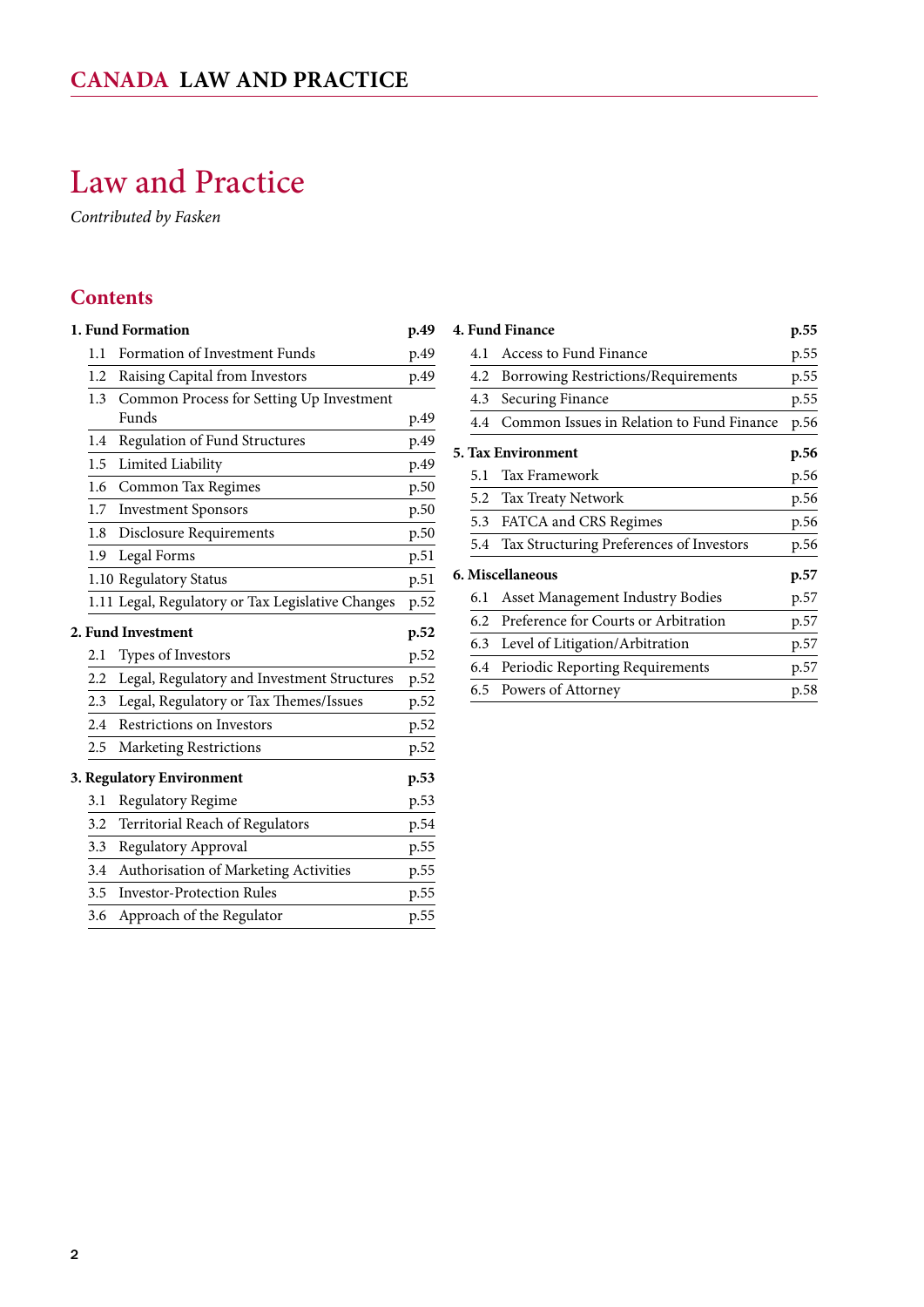**Fasken** has an investment funds practice group comprised of 22 partners and six non-partners, based in Toronto and Montreal offices. Fasken's investment funds practice is best known for the following: innovative and complex investment fund structures; persistent advocacy for clients in respect of novel exemptive relief based on technical knowledge of applicable laws and deep understanding of industry practices (for example, establishing the precedents for much of the exemptive relief now routinely obtained by Canadian ETFs); a variety of long-standing clients including managers of mutual funds, ETFs, private equity and closed-end funds; employing leading experts in specialised

fields who support the investment funds practice; leadership in the development of the investment fund governance regime in Canada; and advising issuers, managers, distributors, financial institutions and service providers on the full range of investment products and services available in the country. Fasken's investment fund practice also is very strong in mergers & acquisitions within this industry. The firm's expertise covers all critical aspects of these transactions including: deal structure and process, due diligence, negotiations, regulatory approvals and post-closing integration.

# **Authors**



**John Kruk** is a partner and co-head of the Fasken's investment fund group, specialising in advising investment managers. His experience includes all aspects of structuring, marketing, operating and restructuring a broad range

of investment products and services including public and non-public mutual funds, closed-end funds, other structured products, mortgage investment corporations, segregated funds (individual variable insurance contracts) and private asset management services, and compliance issues relating to those products and services. He develops innovative structures and derivatives-based transactions for investment funds. He also advises clients on the acquisition, reorganisation of disposition of investment management businesses through public and private transactions. At the policy level, John assists the investment management industry and the Canadian securities regulators with developing responses to new issues by serving on the Legal and Compliance Issues Working Group of the Investment Funds Institute of Canada (the Canadian mutual fund industry association) and as an industry member on the Registrant Advisory Committee of the Ontario Securities Commission.



**Garth Foster** is a partner at the firm. He is extensively involved in the investment funds, registration and securities law areas. He actively advises a number of public and private investment funds including exchange traded funds. Garth

has created new funds, including hedge funds, drafted trust, management, advisory, sub-advisory and distribution agreements, filed numerous applications for exemptive relief and prepared offering documents for both public and private funds. He has also been involved in a number of mutual fund acquisitions and reorganisations. In addition, Garth has registered, and provides ongoing compliance and registration advice to various advisers, dealers and investment fund managers. He also comments on policy initiatives in the investment funds, registration and securities law areas.



**François Brais** is a partner at the firm. François has developed a business law practice with a focus on serving the investment management industry. Combining his business training with his legal practice, François proposes

innovative solutions to clients' challenges in an everchanging competitive and heavily-regulated landscape. He regularly advises asset and fund managers in connection with the establishment, offering and administration of several investment funds, whether retail conventional or alternative mutual funds, pooled funds or hedge funds, investing in all types of asset classes, traditional and alternative, such as infrastructure, private equity, private lending, real estate and cryptocurrency. His understanding of the investment management industry has also led several investment management businesses to seek his advice in connection with their acquisitions, joint ventures or when auctioning themselves off to the highest bidder, helping clients at all stages of the process, from the initial deal structuring to the post-closing integration of assets. He is a member of the Board of Governors of the Conseil des fonds d'investissement du Québec, the Québec arm of the Investment Funds Institute of Canada, and member of various committees thereof.



**Mitchell Thaw** is a partner in the firm's taxation group. He has extensive experience in a diverse range of income tax matters including investment funds, mergers and acquisitions, corporate reorganisations, cross-border transactions

and estate planning. Mitchell is the author of Canada's first text on the taxation of mutual funds.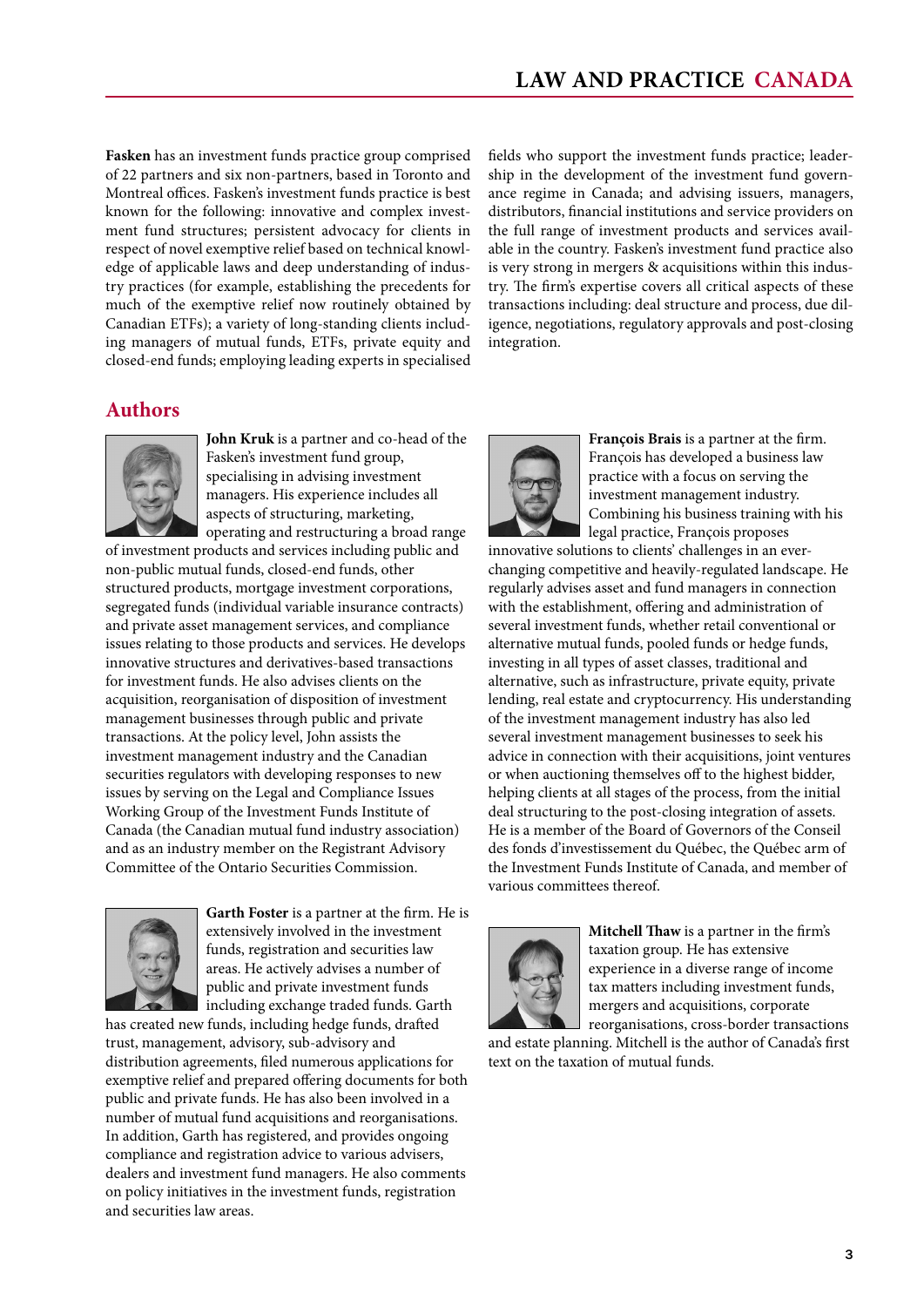# <span id="page-3-0"></span>**1. Fund Formation**

#### **1.1 Formation of Investment Funds**

The Canadian investment funds industry is relatively mature. The range of investment funds is broad and includes:

- • public mutual funds and exchange traded funds for retail investors;
- • alternative investment funds and structured products for more sophisticated investors; and
- • private pooled funds used for focused purposes.

It should be noted that funds that are non-passive investors (such as private equity funds) or that carry on a business activity, (such as lending or real estate ownership) are not 'investment funds' under Canadian securities legislation and are therefore not discussed in this guide.

#### **1.2 Raising Capital from Investors**

Canadian investment funds are used primarily for raising capital domestically due to Canadian withholding taxes that apply to distributions paid to non-resident investors. Generally, a non-Canadian firm will establish an investment fund in Canada only if the firm is targeting non-institutional clients in Canada. This is because forming an investment fund in Canada typically triggers a requirement for its manager to become registered in one or more capacities with the Canadian securities administrator in the province or territory where the investment fund is formed.

#### **1.3 Common Process for Setting Up Investment Funds**

An investment fund formed in Canada generally is structured as either a trust, a corporation or a limited partnership. The reason for selecting one structure over another is based mainly on the Canadian tax treatment of the fund and its investors.

#### **Funds Formed as a Trust**

The most common structure for a Canadian investment fund is a trust formed by executing either a unilateral declaration of trust, (where the manager acts as the fund's trustee) or a bilateral trust agreement (where the manager retains a licensed trust company to act as the fund's trustee). In this guide, we refer to either of these documents as the 'trust document'. The trust document sets out, among other matters, the powers of the trustee and the rights of investors (referred to as 'unitholders'). Where the trustee is a licensed trust company, the trustee retains the manager to perform all day-to-day activities of the fund, either in the trust document or in a separate management agreement.

#### **Funds Formed as a Corporation (or a Class of Shares within a Corporation)**

An investment fund can be formed as a corporation by filing articles of incorporation with the relevant Canadian government office. The corporation enters into a management agreement with the manager under which the manager performs all day-to-day activities of the fund, other than those matters that the corporate legislation requires be performed by the corporation's directors.

A corporation also can be used to provide multiple investment funds within that corporation (a 'multi-fund corporation') by having each investment fund represented by its own class of shares.

#### **Funds Formed as a Limited Partnership**

A limited partnership is formed by filing a declaration with the relevant Canadian government office. A limited partnership agreement is entered into between the general partner and each limited partner that sets out the rights and obligations of the partners, similar to a trust document. The limited partnership, by its general partner, enters into a management agreement with the manager under which the manager performs all day-to-day activities of the fund.

#### **Other Material Contracts**

Other material contracts entered into by an investment fund vary based on the structure of the fund. However, virtually all investment funds are required by Canadian securities legislation to retain a Canadian custodian to hold the assets of the fund. Fund assets outside of Canada are held by non-Canadian sub-custodians retained by the Canadian custodian. Managers also retain service providers (often related to the custodian) for valuation and investor recordkeeping services. The fund also may have agreements with portfolio management firms to manage some or all of the fund's investment portfolio, as well as agreements with dealers to sell the fund's securities.

#### **1.4 Regulation of Fund Structures**

There is no requirement that a Canadian investment fund be managed inside of Canada. However, the manager of an investment fund formed in Canada typically is required to register with at least one Canadian securities administrator in one or more capacities, or qualify for exemptions from those requirements.

#### **1.5 Limited Liability**

Investors in Canadian investment funds generally have the protection of limited liability. There are theoretical circumstances in which an investor may be held liable to the creditors of an investment fund, but such liability has never been asserted and is sufficiently remote that legal opinions confirming the limitation of liability are not requested or given.

The basis for limiting liability varies depending on the structure used. In the case of a fund structured as a trust, legislation has been enacted in most Canadian jurisdictions where funds are formed that confirm the limited liability of unitholders of a trust that is offered to retail investors.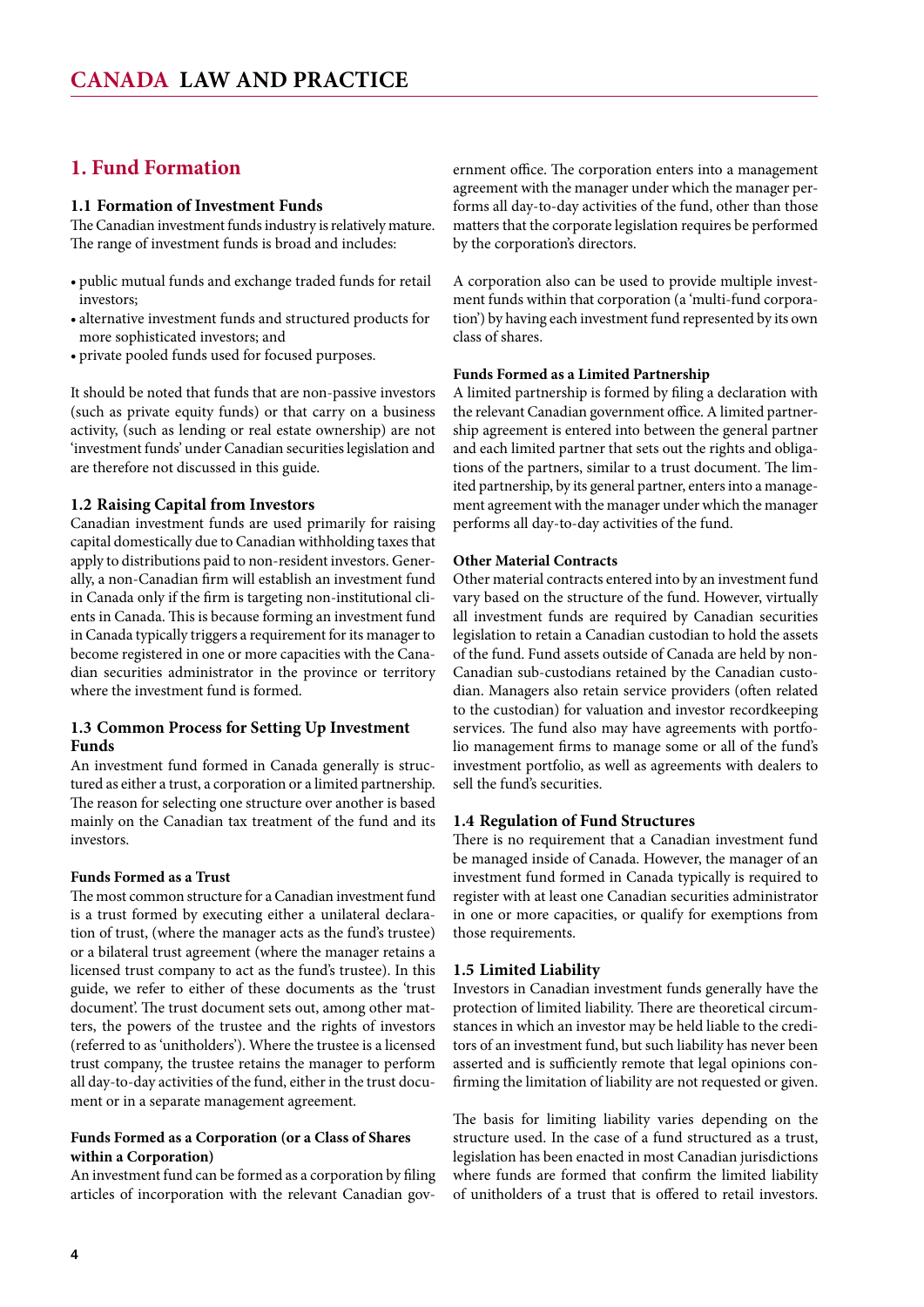<span id="page-4-0"></span>The legislation governing corporations limits the potential liability of shareholders to returning certain unauthorised payments received from the corporation. The legislation governing limited partnerships expressly confirms that limited partners are not liable for the obligations of the limited partnership, unless the limited partner becomes involved in the management of the affairs of the limited partnership (eg, ceases to be a passive partner).

#### **1.6 Common Tax Regimes**

The Canadian tax regime applicable to an investment fund depends upon its structure. Generally, a fund formed as a trust pays tax on its net income at the rate of approximately 50%, but does not pay income tax provided it distributes its net income annually to its investors. A fund formed as a corporation pays tax on its net income at normal rates applicable to Canadian corporations, but is able to obtain a refund for taxes paid in respect of capital gains and Canadian dividends in certain circumstances. A fund formed as a limited partnership is not subject to Canadian tax and instead allocates its net income annually to its partners.

#### **1.7 Investment Sponsors**

For the reasons mentioned elsewhere in this guide, non-Canadian firms generally do not form investment funds in Canada unless they are targeting non-institutional clients in Canada.

#### **1.8 Disclosure Requirements**

If an investment fund makes a public offering of its securities in Canada, it must file with the Canadian securities administrators in each province and territory where it wishes to offer its securities a prospectus containing extensive prescribed disclosure. The prospectus in preliminary form is reviewed and commented upon by the principal regulator and, once acceptable, is refiled in final form and accepted by the principal regulator issuing a 'receipt' for it. At that point, the fund is legally permitted to offer its securities to any investor in Canada without qualification. It then is the responsibility of each investor's dealer to determine whether an investment in the fund is suitable for the client.

A fund which has filed a final prospectus becomes a 'reporting issuer' under Canadian securities legislation, which significantly increases the amount of regulation applicable to the fund's operations, including portfolio management, governance and ongoing disclosure requirements. For this reason, non-Canadian investment funds rarely make public offerings in Canada.

An investment fund need not file a prospectus nor become a reporting issuer in Canada if the fund limits its capital raising activities to a prescribed list of sophisticated investors and circumstances where Canadian securities legislation does not require a prospectus (referred to as 'prospectus-exempt distributions'). Sophisticated investors (called 'accredited investors') include:

- • Canadian financial institutions;
- pension plans;
- • accounts that are managed by a registered portfolio manager;
- individuals who, alone or with a spouse, beneficially own financial assets having a realisable value, net of related liabilities, not less than CAD1 million;
- individuals who had net income before taxes not less than CAD200,000 in each of the two previous calendar years or who, together with a spouse, had net income before taxes not less than CAD300,000 in each of the two previous calendar years;
- • companies with net assets not less than CAD5 million; and
- other investment funds in Canada.

A prospectus also is not required if the investor is a company that purchases, as principal, not less than CAD150,000 of securities of the investment fund and the company was not created or used solely for the purpose of investing in prospectus-exempt distributions.

A private placement memorandum is referred to in Canadian securities legislation as an 'offering memorandum'. It includes any document describing the investment fund that has been prepared primarily for delivery to prospective investors to assist them with their investment decision, even if the document is not labelled as, or intended to be, a private placement memorandum (such as a PowerPoint presentation). However, it does not include a basic term sheet describing only the terms of the offering.

An offering memorandum generally is not required to make a prospectus-exempt distribution, although certain individual investors are required to sign a prescribed risk acknowledgement form. If an offering memorandum is provided voluntarily to Canadian investors, then it must not contain a 'misrepresentation' as defined in Canadian securities legislation and it must disclose the rights of investors in the event of a misrepresentation. If the fund is non-Canadian and wishes to use in Canada the private placement memorandum it has prepared for use in other jurisdictions, the requirements under Canadian securities legislation usually can be fulfilled by adding a Canadian notice to the document.

An exception to the above is where the investment fund makes a prospectus-exempt distribution by relying on the 'offering memorandum exemption'. In these circumstances, the content of offering memorandum is prescribed and extensive, and the amount that can be raised from individual investors who are not accredited investors is capped.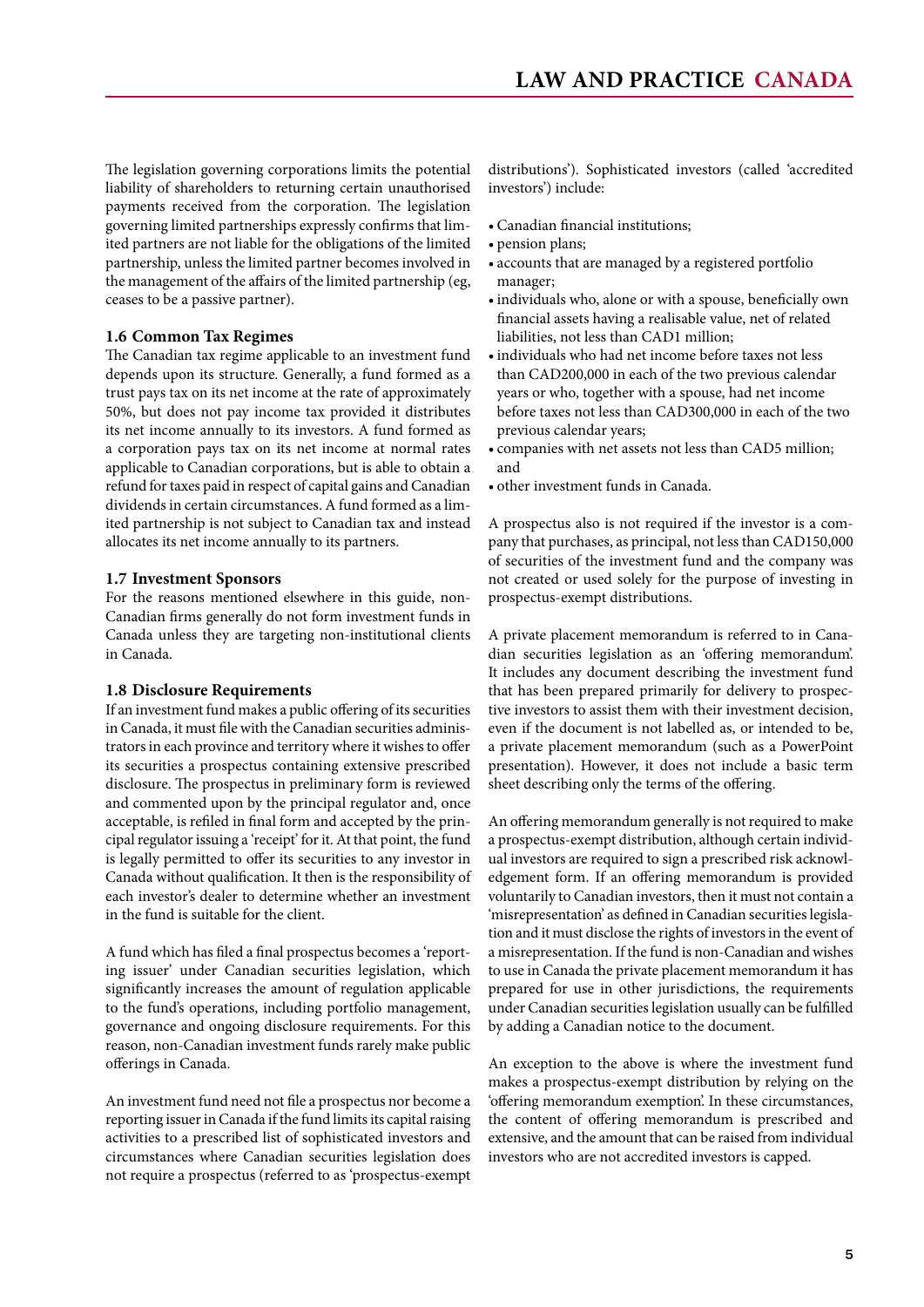#### <span id="page-5-0"></span>**1.9 Legal Forms**

Please see **1.3 Common Process for Setting Up Investment Funds**.

#### **1.10 Regulatory Status**

The status of an investment fund under Canadian securities legislation depends upon three factors:

- • whether securities issued by the investment fund are redeemable by investors more frequently than annually for an amount based on their net asset value (called a 'mutual fund' in Canada);
- • whether the fund is a 'reporting issuer'; and
- • (in some cases) the fund's investment mandate.

#### **Mutual Funds**

Mutual funds are an attractive structure for investors because they provide some assurance of liquidity for the approximate value of their securities. The terms of the redemption rights (such as frequency, notice period, redemption value, payment date, and limits on redemptions) can vary. However, mutual funds that are continuously offered to the public by a prospectus typically provide unlimited daily redemption rights at the net asset value per security, with settlement occurring on the second business day following the redemption  $(T+2)$ .

There are four variations of mutual funds.

#### *Conventional mutual funds*

Mutual funds that are continuously offered to the public by a prospectus, entitle all investors to redeem their securities on demand for their net asset value per security and do not use any form of leverage in their portfolios are referred to in this guide as 'conventional mutual funds'. Conventional mutual funds are the most highly regulated type of investment fund in Canada, including extensive restrictions on the management of their portfolios.

#### *Exchange-traded funds (ETFs)*

Some mutual funds list their securities for trading on a Canadian stock exchange and only allow large orders for securities (a 'prescribed number of units') to be purchased by dealers from the fund or redeemed at their net asset value. These mutual funds are referred to as 'exchangetraded funds' or ETFs. Since retail investors do not trade in numbers large enough to qualify as a prescribed number of units, they must purchase and sell their securities over the exchange at their prevailing trading price, which may be slightly higher or lower than their net asset value. Select dealers (called 'designated brokers') trade in ETF units over the exchange and in prescribed numbers with the ETF in a manner that helps maintain the trading price of the ETF's units close to their net asset value.

ETFs generally follow a passive investment mandate so that designated brokers can establish hedges for the units they hold in inventory. The passive nature of the fund's mandate and the absence of embedded dealer compensation in the structure result in significantly lower annual expenses for an ETF compared to most conventional mutual funds. In the past ten years, ETFs have grown tremendously in popularity in Canada for this reason.

Some conventional mutual funds also offer one or more classes of securities that trade on an exchange similar to an ETF. This enables the fund to gather assets simultaneously as both a conventional mutual fund and an ETF.

#### *Alternative mutual funds*

Commencing in 2019, some public mutual funds may use leverage in their portfolios and other investment strategies not permitted in conventional mutual funds. These are categorised in Canadian securities legislation as 'alternative mutual funds', and it is not yet known what level of acceptance they will receive among dealers and investors. The prospectus disclosure and regulation of internal operations (other than regulations applicable to the investment portfolio) are similar to conventional mutual funds. Securities of alternative mutual funds can be either listed (like ETFs) or unlisted (like conventional mutual funds).

#### *Pooled funds*

Though not officially designated as such under Canadian securities legislation, 'pooled funds' are mutual funds that are not reporting issuers. Pooled funds have virtually no restrictions imposed on their investment portfolios. Prior to the creation of alternative mutual funds, pooled funds were the vehicle of choice for creating 'hedge funds' and other funds using alternative strategies. Pooled funds are a more flexible and cost-efficient structure for delivering investment strategies to sophisticated investors.

#### **Non-Redeemable Investment Funds**

Investment funds that are not mutual funds are categorised under Canadian securities legislation as 'non-redeemable investment funds' (also called 'closed-end funds'), even though these funds may provide investors with some redemption rights. Due to fewer available redemption rights, non-redeemable investment funds typically are listed on a Canadian stock exchange and the main source of liquidity for investors during most of the year is found by trading their securities over the exchange.

Unlike conventional mutual funds, non-redeemable investment funds are allowed to use alternate investment strategies (including leverage and concentrated portfolio holdings), pay their capital raising expenses (including commissions to dealers) out of their offering proceeds, and issue both common and preferred securities.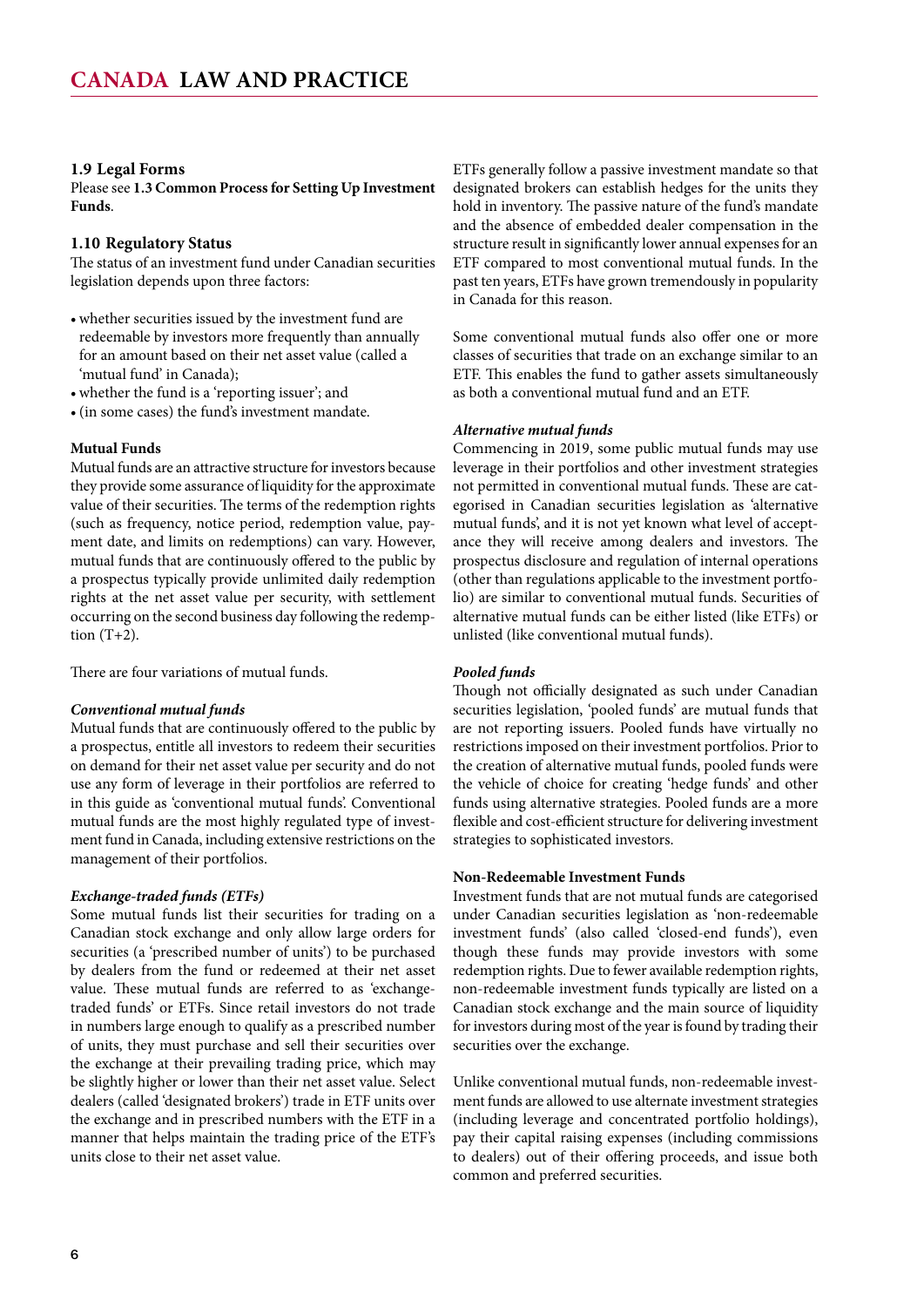<span id="page-6-0"></span>During the past few years, non-redeemable investment funds have declined in popularity due to a variety of factors. The greater availability of alternative strategies through alternative mutual funds is likely to further reduce the popularity of non-redeemable investment funds.

#### **1.11 Legal, Regulatory or Tax Legislative Changes**

On 3 January 2019, Canadian securities legislation was amended to create a new subset of public mutual funds called 'alternative mutual funds'. Alternative mutual funds are permitted to use leverage in their investment portfolios ,as well as certain other investment approaches previously available only through non-redeemable investment funds and pooled funds.

The Canadian securities administrators are proposing to increase the standards to be met when sales representatives of dealers make their determinations whether investments are suitable for their clients. If this initiative continues, it may become more difficult to sell investment funds that either use less common investment approaches, or have higher risk ratings.

## **2. Fund Investment**

#### **2.1 Types of Investors**

The range of Canadian investors in investment funds covers the full spectrum from relatively unsophisticated retail investors with little money to invest, to large institutional investors seeking highly specialised portfolio management.

#### **2.2 Legal, Regulatory and Investment Structures**

Retail investors tend to invest in conventional mutual funds and ETFs due to their availability through bank branches and mutual fund dealers that have lower minimum account size requirements. High net worth individuals often invest in a lower management fee class of conventional mutual funds and in ETFs, but also are the target audience for nonredeemable investment funds since these investors tend to have accounts at full-service investment dealers that can sell these funds. High net worth individuals also invest in pooled funds, particularly if their account is managed by a portfolio manager that delivers its strategies through a pooled fund. Institutional investors invest in both conventional mutual funds and pooled funds because they are able to negotiate lower management fees for their assets in these funds. All types of investors may invest a portion of their assets in alternative mutual funds to achieve greater diversification.

#### **2.3 Legal, Regulatory or Tax Themes/Issues**

There have been recent efforts by the Canadian securities administrators to make investors more involved in their investment decisions through streamlined documents (such as fund facts). The Canadian securities administrators are also seeking to align more closely the interests of registered salespeople with the interests of their clients through proposals such as a quasi 'best interests' standard and the elimination of certain embedded compensation.

In addition, the increased focus on the annual costs of operating an investment fund have increased the popularity of passively managed ETFs with significantly lower cost structures.

The sale of investment funds through online platforms remains at an early stage of development due to regulatory restrictions, but may see dramatic changes in the near future as the Canadian securities administrators become more comfortable with financial technology.

#### **2.4 Restrictions on Investors**

An investment fund that files a prospectus is legally permitted to issue its securities to any investor in Canada. However, the investor must place his or her order through a registered dealer. Provided the dealer is not an 'order execution only' dealer, a registered salesperson of the dealer must complete a know-your-client (KYC) review of the client's circumstances and confirm that the investment fund is suitable for the client, before placing the purchase order. This nexus is where investors may be limited from investing in certain types of investment funds.

An investor also may be precluded from investing in certain types of funds depending on the dealer with whom they have their account. While full-service investment dealers are qualified to sell any type of investment fund to their clients, they typically have minimum account size requirements beyond the reach of many retail investors. Those investors may, instead, have their account with a mutual fund dealer that is restricted to selling only conventional mutual funds. Mutual fund dealers cannot sell non-redeemable investment funds, generally do not have the proficiency to sell alternative mutual funds and may experience operational difficulties buying and selling ETFs for their clients.

Investors who are not 'accredited investors' cannot legally purchase pooled funds.

#### **2.5 Marketing Restrictions**

Public investment funds are required to comply with a common set of rules for marketing materials that has been adopted in all the Canadian jurisdictions. These rules generally regulate all communications made to potential investors, regardless of medium. The rules cover, among other matters:

- • disclosure of past performance of the investment fund;
- • comparisons of the performance of the investment fund to other investment funds and benchmarks; and
- • prescribed warnings.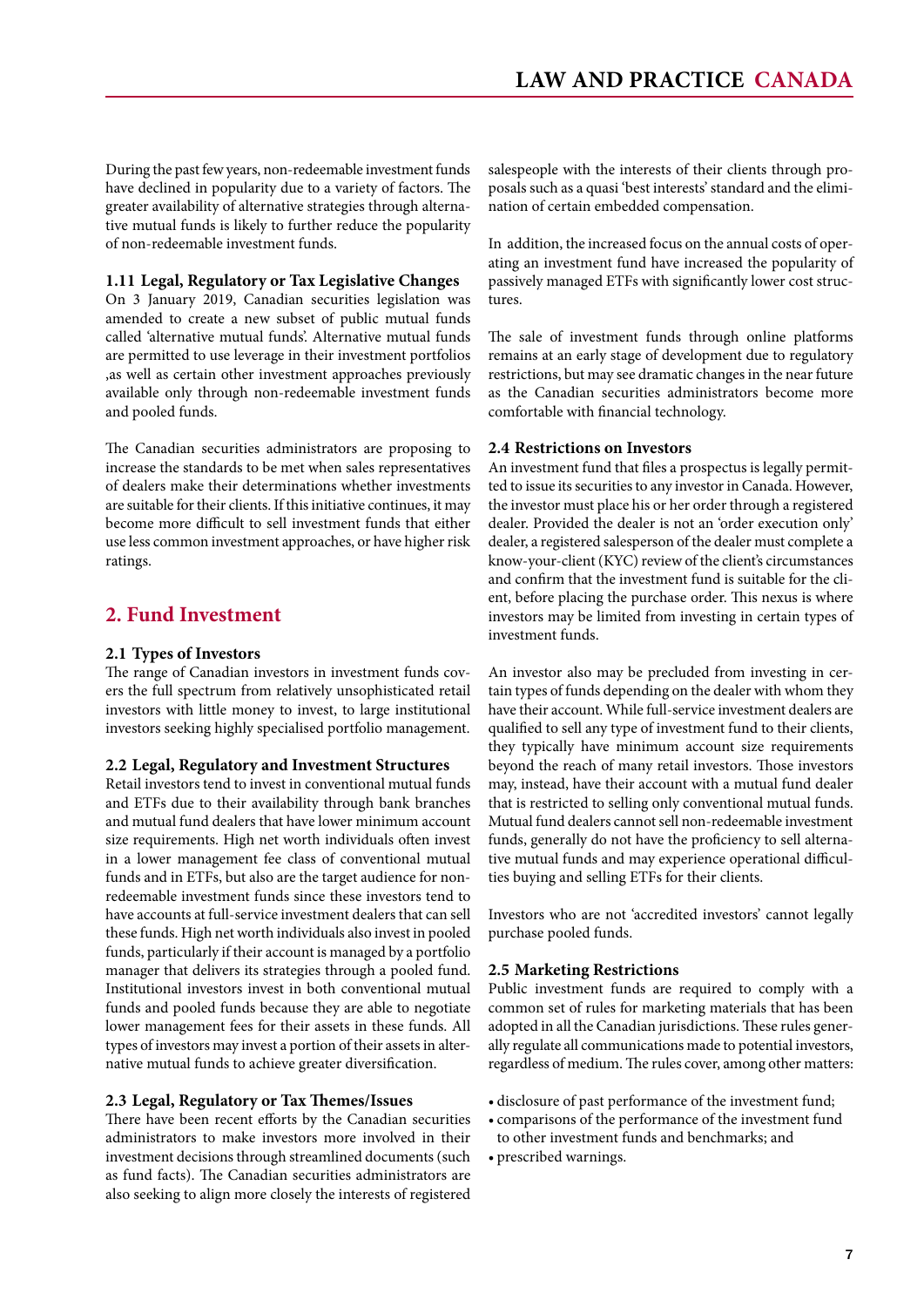<span id="page-7-0"></span>These rules are subject to an overarching requirement that the communication not be misleading.

The manner in which public mutual funds and their managers compensate, support and incentivise registered dealers and their salespeople to sell public mutual funds is regulated by a common set of sales practice rules that has been adopted in all the Canadian jurisdictions. These rules prohibit all forms of monetary and non-monetary benefits, except those expressly permitted in the rules. Managers of public mutual funds (but not the mutual funds themselves) are permitted to pay sales commissions and ongoing trailer fees within tightly controlled restrictions, as well as hold certain types of events promoting their funds and subsidise the costs of certain other events not organised by the manager.

None of the sales practices rules described above applies to the sale of non-redeemable investment funds or pooled funds.

It should be noted that marketing a fund to Canadian investors (including marketing a non-Canadian fund by its non-Canadian manager) can trigger a requirement to be registered as a dealer under Canadian securities legislation.

# **3. Regulatory Environment**

#### **3.1 Regulatory Regime Categories of Regulated Activities**

Canadian securities legislation differentiates between:

- giving advice to others regarding the securities they should own, which includes making decisions regarding how a fund's assets are invested (portfolio management);
- managing all the day-to-day operations of a fund (fund management) other than portfolio management; and
- executing trades to buy or sell securities (trading).

In most cases, a firm that performs fund management also performs portfolio management for some or all of the fund's assets since the activities are complementary, but the firm also may retain other firms to perform portfolio management for a portion or all of the fund's assets.

#### **Requirements to be Registered**

Unless an exemption from registration is available:

- any firm or individual that performs fund management must register with the relevant Canadian securities administrators as an 'investment fund manager';
- any firm or individual that engages in the business of giving investment advice to others (which includes portfolio management for a fund) must register with the relevant Canadian securities administrators as a 'portfolio manager'; and

• any firm that engages in the business of trading in securities (which includes executing orders to purchase, sell or redeem securities of an investment fund) must register with the relevant Canadian securities administrators as a 'dealer'.

Subject to limited exceptions, dealers also must be a member of the Investment Industry Regulatory Organization of Canada (IIROC) or the Mutual Fund Dealers Association of Canada (MFDA), depending on whether they are a fullservice investment dealer or limited to selling mutual funds, respectively.

Obtaining and maintaining a registration described above is fairly onerous since the firm must (among other matters):

- • demonstrate that it has adequate policies and procedures in place to comply with all Canadian securities legislation applicable to that registration (including, in the case of an investment fund manager, the regulations applicable to the investment funds it manages);
- • employ a chief compliance officer who has completed certain prescribed courses and meets the prescribed minimum level of industry experience;
- in the case of a portfolio manager or dealer, employ one or more individuals as 'advising representatives' or 'dealing representatives', respectively, each of whom has completed certain prescribed courses and meets the minimum prescribed level of industry experience; and • have a prescribed minimum amount of working capital
- and insurance coverage.

The timeline for a previously unregistered firm to obtain its first registration in Canada is approximately six months, but could be longer if the firm or any of its relevant personnel request a waiver of any of the specific conditions associated with the registration. Thereafter, the timeline for adding to or changing an existing registration is shorter, including extending an existing registration to one or more additional provinces or territories. Delays due to personnel not having completed the prescribed courses or having the prescribed experience are the difficulties most commonly encountered with the registration process.

Once registered, the firm and its registered individuals become subject to the jurisdiction of these Canadian securities administrators, which includes periodic filings, frequent field audits and requests for information, and potential sanctions for non-compliance. Accordingly, unless a non-Canadian firm intends to establish a significant presence in Canada, the firm usually structures its relationships and restricts its activities in a manner that qualifies for exemptions from the registration requirements that otherwise would apply.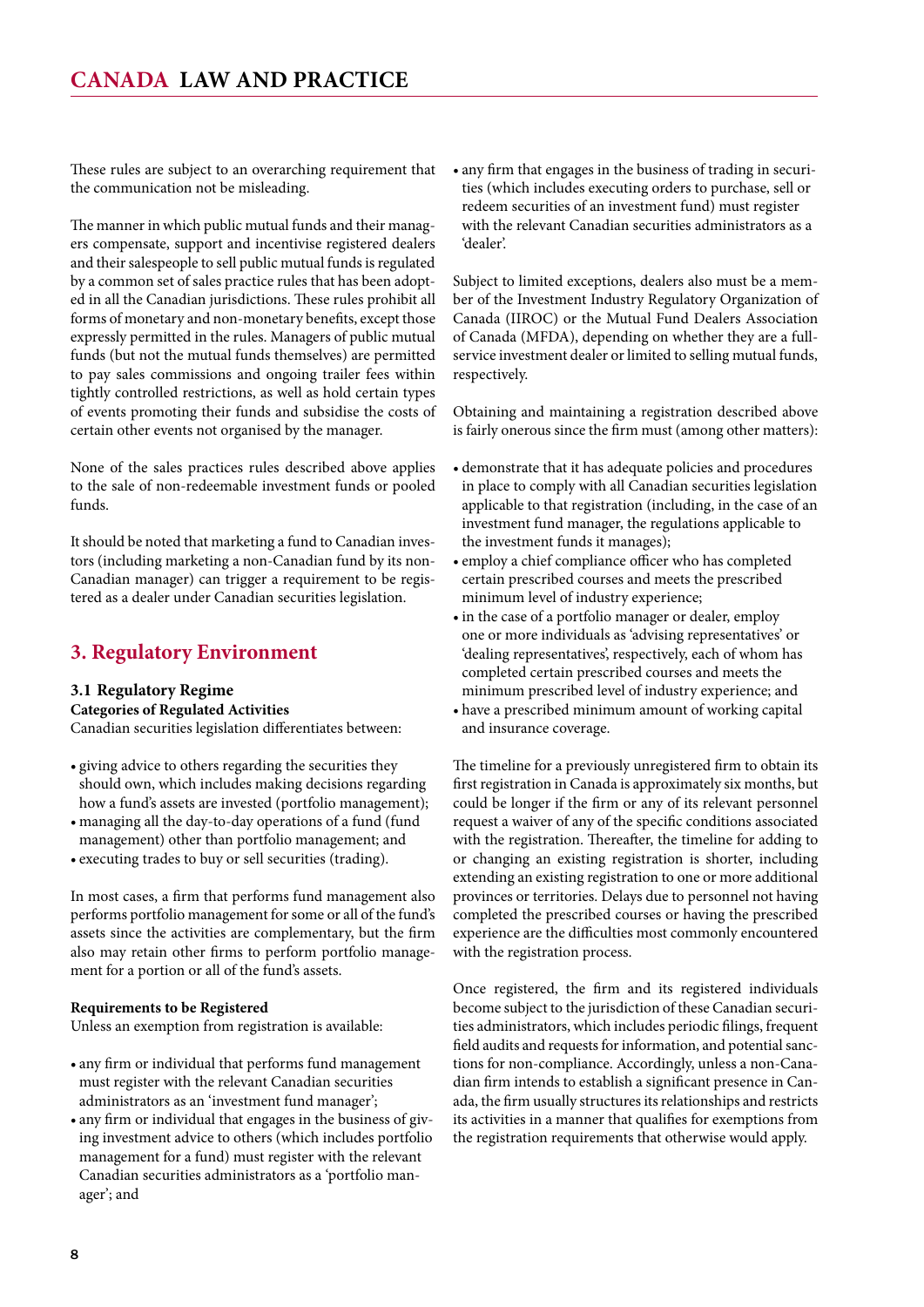#### <span id="page-8-0"></span>**Investment Fund Manager Registration Exemptions**

There are two circumstances where a firm that manages an investment fund formed outside of Canada and has one or more Canadian resident investors is exempt from the requirement to register as an investment fund manager.

The first circumstance is where the fund manager has not actively solicited Canadian residents to invest in the fund. This allows the manager to accept unsolicited purchase orders from Canadian investors. It also is the basis on which non-Canadian investment funds that trade on a non-Canadian exchange can have Canadian resident investors.

The second circumstance is where the manager only solicits investments from Canadian residents who are 'permitted clients' under Canadian securities legislation. 'Permitted clients' are a prescribed list of sophisticated investors that includes Canadian financial institutions, pension plans, Canadian portfolio managers for their managed accounts, individuals with financial assets exceeding CAD5 million, and companies with net assets exceeding CAD25 million. In order to rely on this exemption, the fund manager also must file documents with the relevant Canadian securities administrators giving notice that the fund manager is relying on the exemption, as well as annually file a report and pay a fee. The fund manager also must provide Canadian investors with certain prescribed disclosure regarding the risks associated with the fund manager being located outside of Canada.

#### **Portfolio Manager Registration Exemptions**

Non-Canadian firms that are advisers in their home jurisdictions on a registered or registration-exempt basis, are exempt from the requirement to register in Canada as a portfolio manager in two circumstances.

The first circumstance, referred to as the 'international sub-adviser exemption', is where the non-Canadian firm is retained by a Canadian registered portfolio manager and the Canadian registered portfolio manager takes responsibility for any losses incurred by the investment fund, resulting from the non-Canadian firm failing to meet a prescribed standard of care.

The second circumstance, referred to as the 'international adviser exemption', is available if the non-Canadian firm provides its advice only to certain permitted clients, which includes Canadian investment funds, and if not more than 10% of the aggregate consolidated gross revenue of the firm and its affiliates is derived from portfolio management activities in Canada. If relying on this exemption, the firm must limit its advice to non-Canadian securities (except for incidental advice regarding Canadian securities). The firm also must file documents with the relevant Canadian securities administrators giving notice that it is relying on the exemption, as well as annually file a report and pay a fee. Finally, the firm must provide Canadian clients with certain prescribed

disclosure regarding the risks associated with the firm being located outside of Canada.

#### **Dealer Registration Exemption**

A non-Canadian firm is exempt from the requirement to register in Canada as a dealer in order to market and sell its non-Canadian funds to Canadian investors in circumstances known as the 'international dealer exemption'. To qualify for this exemption, the firm must be registered as a dealer, and carry on the business of a dealer, in its home jurisdiction, and limit its marketing to Canadian residents who are 'permitted clients'. Similar to the international adviser exemption, the firm must file documents with, and pay fees to, the relevant Canadian securities administrators and provide Canadian clients with prescribed disclosure.

#### **3.2 Territorial Reach of Regulators Jurisdiction Over Portfolio Management**

A Canadian securities administrator will assert jurisdiction if a non-Canadian firm provides investment advice to a person in Canada (including portfolio management for a Canadian investment fund), even if all the activities of the non-Canadian firm occur outside of Canada. This triggers a requirement to register as a portfolio manager, but there are two possible exemptions, described above, that may be relied upon by the firm to avoid that registration in Canada.

A non-Canadian firm that provides portfolio management to a non-Canadian investment fund does not trigger a requirement to be registered as a portfolio manager in Canada, even if the non-Canadian fund has one or more Canadian investors. However, offering a non-Canadian fund to Canadian investors may trigger a requirement for someone to be registered in Canada as an investment fund manager and dealer, as described above.

#### **Jurisdiction Over Fund Management**

A Canadian securities administrator will assert jurisdiction over the manager of an investment fund formed in their jurisdiction and, in the case of Ontario, Québec, and Newfoundland and Labrador, any investment fund with investors resident in their jurisdiction. This triggers a requirement for the fund manager to register as an investment fund manager unless the fund manager can rely on one of the two exemptions from registration described above.

#### **Jurisdiction Over Trading**

A Canadian securities administrator will assert jurisdiction over a firm if the firm performs any activity in Canada (which includes marketing activity) that leads to a Canadian investor purchasing securities of an investment fund, even if the investment fund is formed and operated entirely outside of Canada. This triggers a requirement to register as a dealer, unless the firm can rely on the international dealer exemption described above.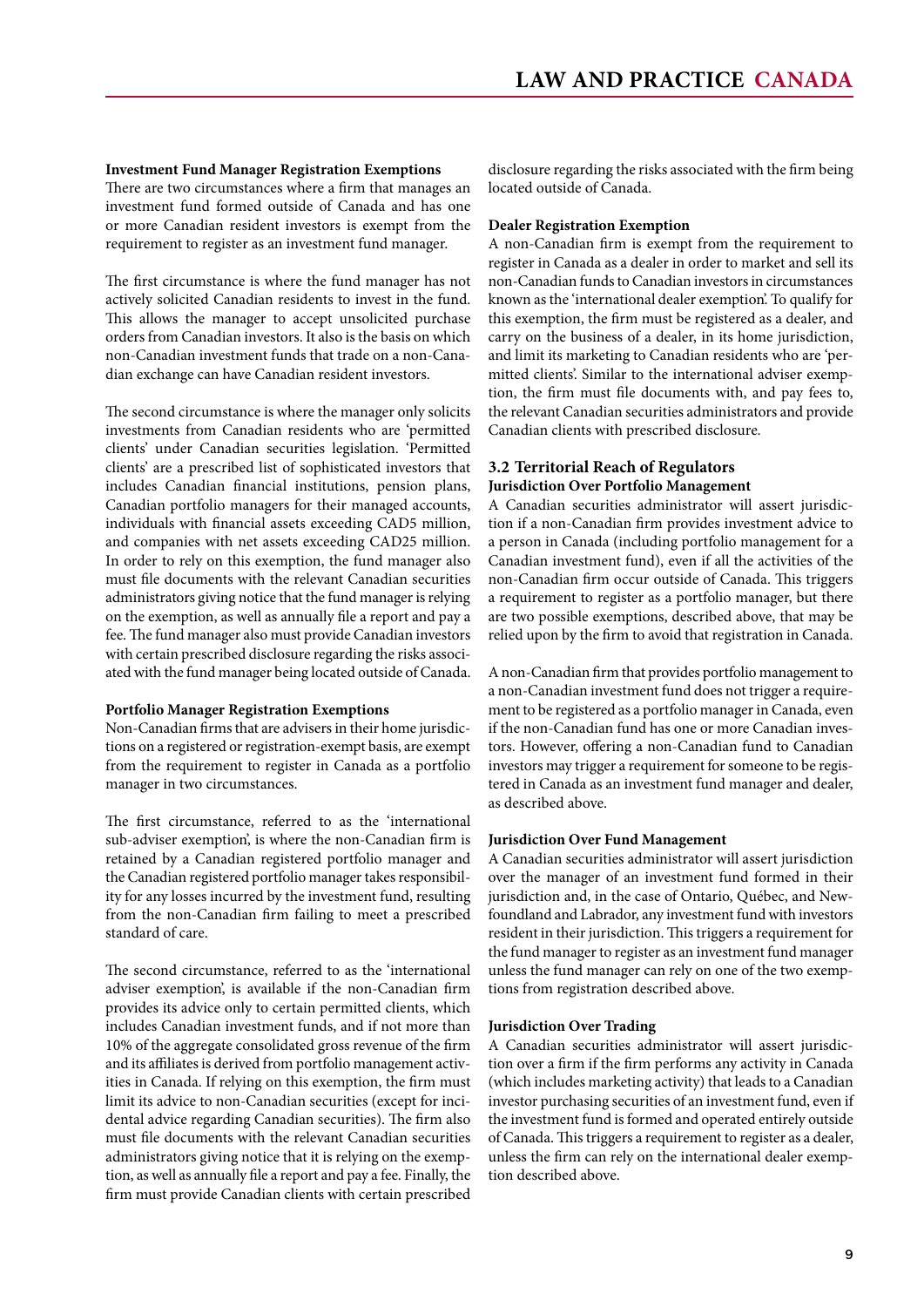#### <span id="page-9-0"></span>**3.3 Regulatory Approval**

Marketing investment funds constitutes a form of 'trading' activity and, if the offering is made to the public for securities to be issued by an investment fund, must be approved by the relevant Canadian securities administrators accepting a prospectus for the offering. If the offering instead is made as a prospectus-exempt distribution, it does not require regulatory approval.

Marketing investment funds triggers a requirement to be registered as a dealer with the relevant Canadian securities administrators unless an exemption from registration is available in the circumstances.

#### **3.4 Authorisation of Marketing Activities**

Any communications with Canadian residents in connection with their possible purchase of securities of an investment fund constitutes 'trading' in those securities in Canada and the party making the communication must be either registered as a dealer or able to rely on an exemption from registration. Where the communication is an invitation to the public to purchase securities of an investment fund, the fund must have filed a prospectus that was reviewed and accepted by the Canadian securities administrators. Other types of activities (such as advertising and sales presentations) are regulated, but do not require prior authorisation from the Canadian securities administrators.

#### **3.5 Investor-Protection Rules**

Only accredited investors may purchase securities of a pooled fund. Any other investment fund which makes a public offering of its securities can be purchased by any investor, provided the investor's dealer holds the necessary registration to execute the purchase and the dealer's salesperson has confirmed that the purchase is suitable for the investor.

#### **3.6 Approach of the Regulator**

There are some differences in approach between the Canadian securities administrators based upon (among other factors): the manpower and expertise of the regulator, the size of the local capital market it regulates, and the relative importance of encouraging capital markets activity in its jurisdiction. This can be seen in enforcement matters for non-compliance where some regulators are more likely to seek a formal acknowledgement of wrongdoing coupled with a sanction (typically a fine), while other regulators may be content with a commitment from the party to remedy the non-compliance and improve systems to prevent its recurrence.

Each Canadian securities administrator generally has the authority to enact new securities legislation in its jurisdiction after following a quasi-legislative process (called 'rulemaking') involving public consultation. On a shorter-term basis, some regulators will exercise discretionary powers under their legislation to effect change. When this happens, the regulator sometimes will publish a notice which describes the concern and the manner in which the discretionary power will be exercised.

Some Canadian securities administrators (particularly the OSC) publish guidance in other forms, including the results of their audits of market participants for specific issues, and their statement of priorities for the coming year. Several times each year, the OSC also publishes a document it refers to as The Investment Funds Practitioner, which describes recent issues it encountered in the investment funds industry and its views on those issues.

### **4. Fund Finance**

#### **4.1 Access to Fund Finance**

A manager's subscription financing (such as to pay sales commission) typically is obtained through a credit facility with a Canadian bank. Financing for an investment fund to leverage its portfolio is available from a variety of sources, subject to restrictions in Canadian securities legislation on borrowing cash and using leverage which vary depending on the categorisation of the fund under Canadian securities legislation.

#### **4.2 Borrowing Restrictions/Requirements**

Conventional mutual funds are prohibited from borrowing cash except as a temporary measure to fund payment on the redemption of their securities, or to facilitate settlement in trading in portfolio securities; providing that, in either case, the aggregate amount borrowed does not exceed 5% of the fund's net asset value. As a policy matter, conventional mutual funds are not allowed to leverage their portfolios.

Alternative mutual funds and non-redeemable investment funds are permitted to borrow cash up to 50% of their net asset value, which may be used for any reason, including to purchase additional portfolio securities. However, there are restrictions on the parties from whom these funds can borrow cash.

There are no restrictions on the ability of a pooled fund to borrow cash.

#### **4.3 Securing Finance**

To the extent that conventional mutual funds borrow cash the borrowing typically is made from the fund's custodian.

Non-redeemable investment funds that intend to borrow to leverage their portfolios often establish a credit facility with a financial institution. Short selling and derivatives are other means by which a non-redeemable investment fund can obtain additional cash or market exposure for its portfolio. Alternative mutual funds are likely to follow the same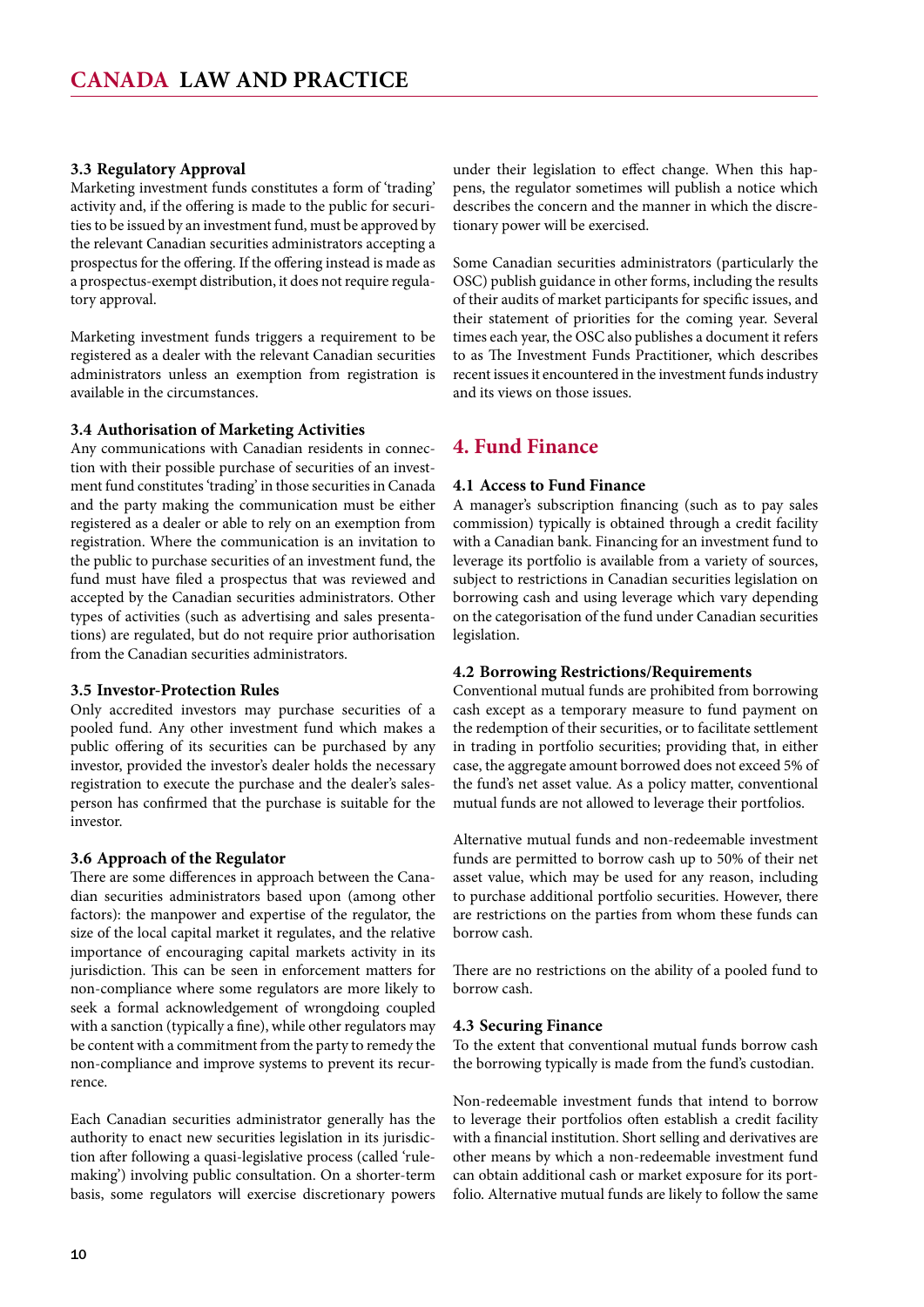<span id="page-10-0"></span>approaches as non-redeemable investment funds for borrowing and adding leverage to their portfolios.

#### **4.4 Common Issues in Relation to Fund Finance**

Financing through credit facilities to fund commissions paid to dealers is well established. The principal issue with arranging financing tends to be the financial terms offered by the lender.

# **5. Tax Environment**

#### **5.1 Tax Framework**

The differences in Canadian tax treatment of fund structures and their investors is the primary reason for selecting one fund structure over another. The manner in which a fund is categorised under Canadian securities legislation generally has no impact on how it is taxed.

#### **Taxation of Trust Funds**

A trust structure is attractive from a tax perspective because a trust does not pay tax on any income (including capital gains) it distributes to unitholders in the year. Consequently, it is common practice for a trust fund to distribute all of its net income annually to its unitholders, and provide that the distribution is automatically reinvested in additional units of the fund, unless the unitholder elects otherwise.

#### **Taxation of Corporate Funds**

A corporate fund can have three types of income:

- • Canadian dividends, which are subject to a refundable tax in Canada;
- • taxable capital gains, which are subject to a refundable tax in Canada through a redemption formula and by paying capital gains dividends to its shareholders; and
- other income (such as non-Canadian dividends, interest from bonds and returns from cash-settled derivatives), which is subject to non-refundable tax in Canada.

A corporate fund may pay certain dividends to its shareholders in order to receive a refund of taxes under the refund mechanisms described above. Consequently, it is common practice for a corporate fund to pay these dividends at least annually to its shareholders, and provide that the dividend is automatically reinvested in additional shares of the fund, unless the shareholder elects otherwise.

A corporation is a single taxpayer under Canadian tax laws, even if it is a multi-fund corporation. Since a multi-fund corporation calculates its net income for the corporation as a whole rather than on a fund-by-fund basis, this creates an opportunity for the fully taxable income earned in one fund to be offset by the deductible expenses (principally management fees) incurred by other funds within the corporation.

#### **Taxation of Limited Partnerships**

A limited partnership is not subject to Canadian tax and instead allocates both its income and its losses to its investors. It is used principally when the investment fund expects to have net losses for a period of time. A mere allocation is sufficient – a limited partnership is not required to actually distribute its net income to its partners. Securities of a limited partnership cannot be purchased by a tax-advantaged account and is the principal reason why Canadian investment funds rarely are structured as limited partnerships.

#### **5.2 Tax Treaty Network**

When a Canadian investment fund distributes income to a non-resident investor, the fund is required to withhold tax at the rate of 25%, unless the treaty between Canada and the investor's jurisdiction of residence provides for a lower rate of withholding.

#### **5.3 FATCA and CRS Regimes**

Canadian investment funds are subject to, and generally satisfy, their obligations under Canadian law for enhanced tax reporting to the Canada Revenue Agency. As a result, certain investors in Canadian investment funds may be requested to provide information to the fund or their dealer relating to their citizenship, residency and, if applicable, a US federal tax identification number or such information relating to the controlling persons in the case of certain entities. If an investor or any of the controlling persons of certain entities is identified as a US taxpayer or if the investor does not provide the requested information, Canadian tax laws will generally require information about the investor's investment in the fund to be reported to the Canada Revenue Agency, unless the investment is held in a tax-advantaged account. The Canada Revenue Agency then exchanges the information with the US Internal Revenue Service.

Canadian tax laws also include equivalent provisions for accounts held by residents of foreign countries (other than the US) where the collected information is exchanged on a reciprocal, bilateral basis with the countries that have agreed to a bilateral information exchange with Canada in which the account holders (or their controlling persons) are resident.

#### **5.4 Tax Structuring Preferences of Investors Investments Held Outside a Tax-Advantaged Account**

Where an investor holds units of a trust fund outside a taxadvantaged account, any income distributed by the fund to the investor (including reinvested distributions) must be included in the investor's income and is taxed at the investor's marginal rate.

Where an investor holds shares of a corporate fund outside a tax-advantaged account, dividends (including reinvested dividends) paid by a corporate fund to the investor must be included in the investor's income. Dividends may include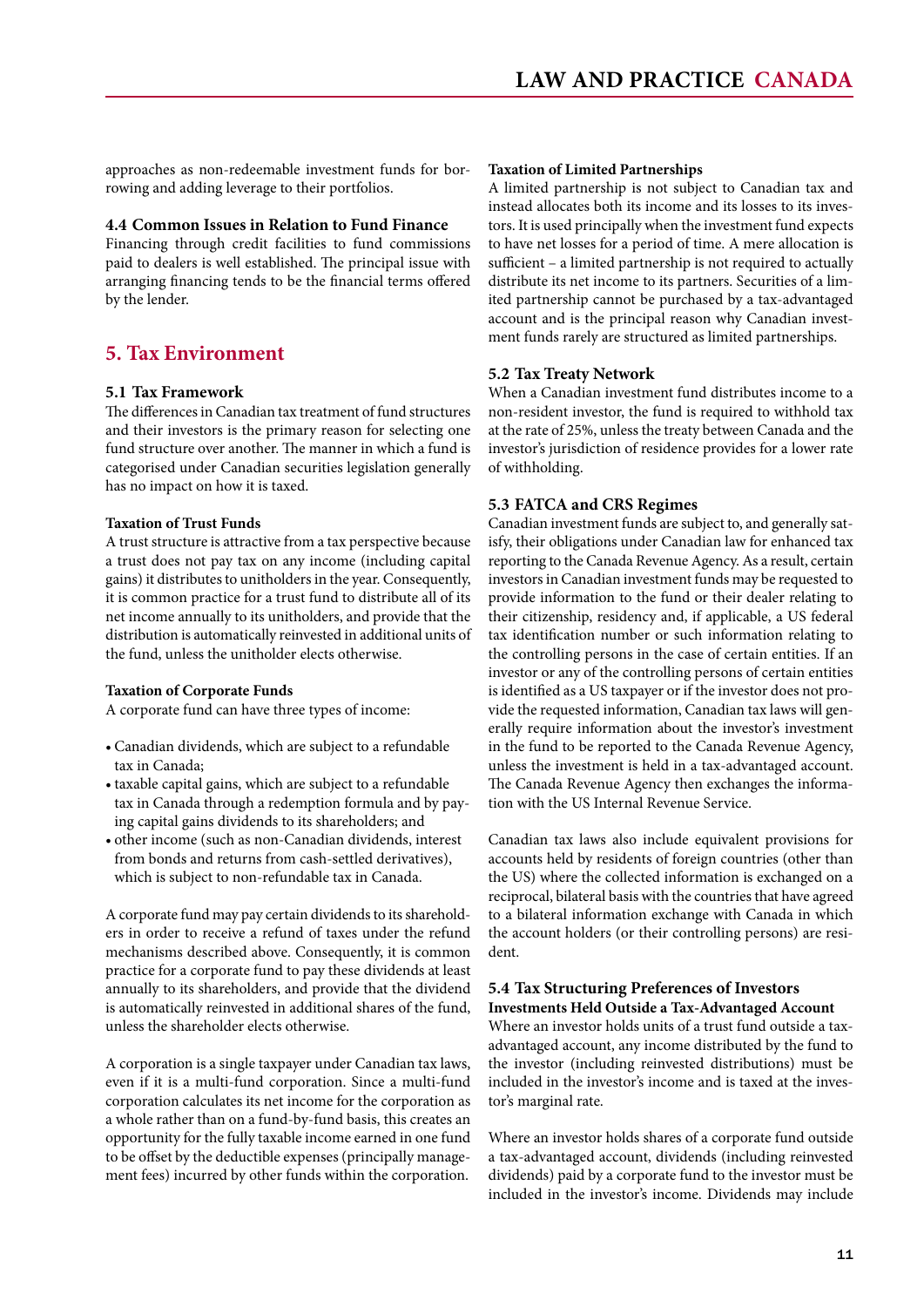<span id="page-11-0"></span>ordinary taxable dividends or capital gains dividends. Ordinary taxable dividends are subject to gross-up and dividend tax credit rules that apply to taxable dividends received from taxable Canadian corporations. Capital gains dividends are treated as capital gains realised by the investor. In general, an investor must include one half of the amount of a capital gain in the investor's income for tax purposes.

Both a trust fund and a corporate fund can pay cash distributions that are a return of capital. These distributions are not taxable when received by the investor, but will reduce the adjusted cost base of the investor's securities in the fund, which will have the effect of increasing the size of the capital gain (or reducing the size of the capital loss) realised by the investor when they eventually dispose of their securities.

#### **Investments Held in a Tax-Advantaged Account**

Much of the investment by Canadian individuals in investment funds is through one or more forms of tax-advantaged accounts that defer tax on any returns generated inside the account until assets are withdrawn from the account. Securities of an investment fund must satisfy certain requirements under Canadian tax laws before they can be held in a taxadvantaged account. Generally, the units of a public trust fund and the shares of a public corporate fund can be held in a tax-advantaged account. In these cases, no tax is payable at the time the distribution or dividend is received. Instead, tax is payable at the investor's marginal rate at the time cash is withdrawn from the account.

# **6. Miscellaneous**

#### **6.1 Asset Management Industry Bodies**

The Investment Funds Institute of Canada (IFIC) represents both the managers of investment funds and the dealers that sell them. Its principal role is to advocate on behalf of the industry and its investors to ensure their voices are heard by the Canadian securities administrators and public policy makers considering the framework of rules that govern Canadian investment funds.

The Canadian ETF Association (CETFA) represents the managers of ETFs. Its primary goals are to create more awareness about ETFs and provide greater depth of education to investors about their usage, and deal with industryspecific issues, whether they are regulatory or structural, that affect its member firms.

The Portfolio Managers Association of Canada (PMAC) represents a large number of portfolio management firms. Its objectives include:

• advocating its members' views to the Canadian securities administrators and other government agencies;

- increasing public awareness of independent portfolio management and its benefits; and
- providing business services to its members.

The Alternative Investment Management Association (AIMA) Canada acts as the voice of the alternative investment industry in Canada. AIMA Canada's corporate members include hedge fund managers, institutional investors, pension fund managers and consultants, administrators, auditors, lawyers, prime brokers and other service providers.

The Investment Industry Association of Canada (IIAC) represents the position of full-service dealers in Canada on securities regulation, public policy and industry issues. It seeks to achieve greater awareness of business and industry trends, and supports its members with an array of services to ensure their ongoing success.

#### **6.2 Preference for Courts or Arbitration**

Agreements between an investment fund (or its manager) and its service providers (including portfolio managers and custodians) typically contain provisions requiring that the parties submit any disputes to arbitration.

Documentation between an investment fund and its securityholders typically is silent on the issue, since disputes tend to be resolved informally, except when class action lawsuits arise.

If a dispute arises between a client and his or her portfolio manager or dealer, their firm is required by Canadian securities legislation to follow a procedure that includes an option for the client to refer the dispute to the Ombudsman for Banking Services and Investments.

#### **6.3 Level of Litigation/Arbitration**

It is relatively uncommon for litigation or arbitration to arise between an investment fund and its securityholders due to the relatively small amounts invested by any single investor in a fund. The exception is class action lawsuits which may commence once a securities regulator has announced that it is commencing enforcement proceedings against an investment fund or its manager. Enforcement proceedings often conclude with the manager agreeing to pay restitution to affected investors, which can effectively eliminate the damages that otherwise would be the grounds for the class action lawsuit.

#### **6.4 Periodic Reporting Requirements**

The ongoing disclosure requirements applicable to an investment fund under Canadian securities legislation depend upon whether the fund is formed in Canada and whether the fund has made a public offering of its securities in Canada.

All investment funds formed in Canada must provide periodic 'continuous disclosure' to their investors which